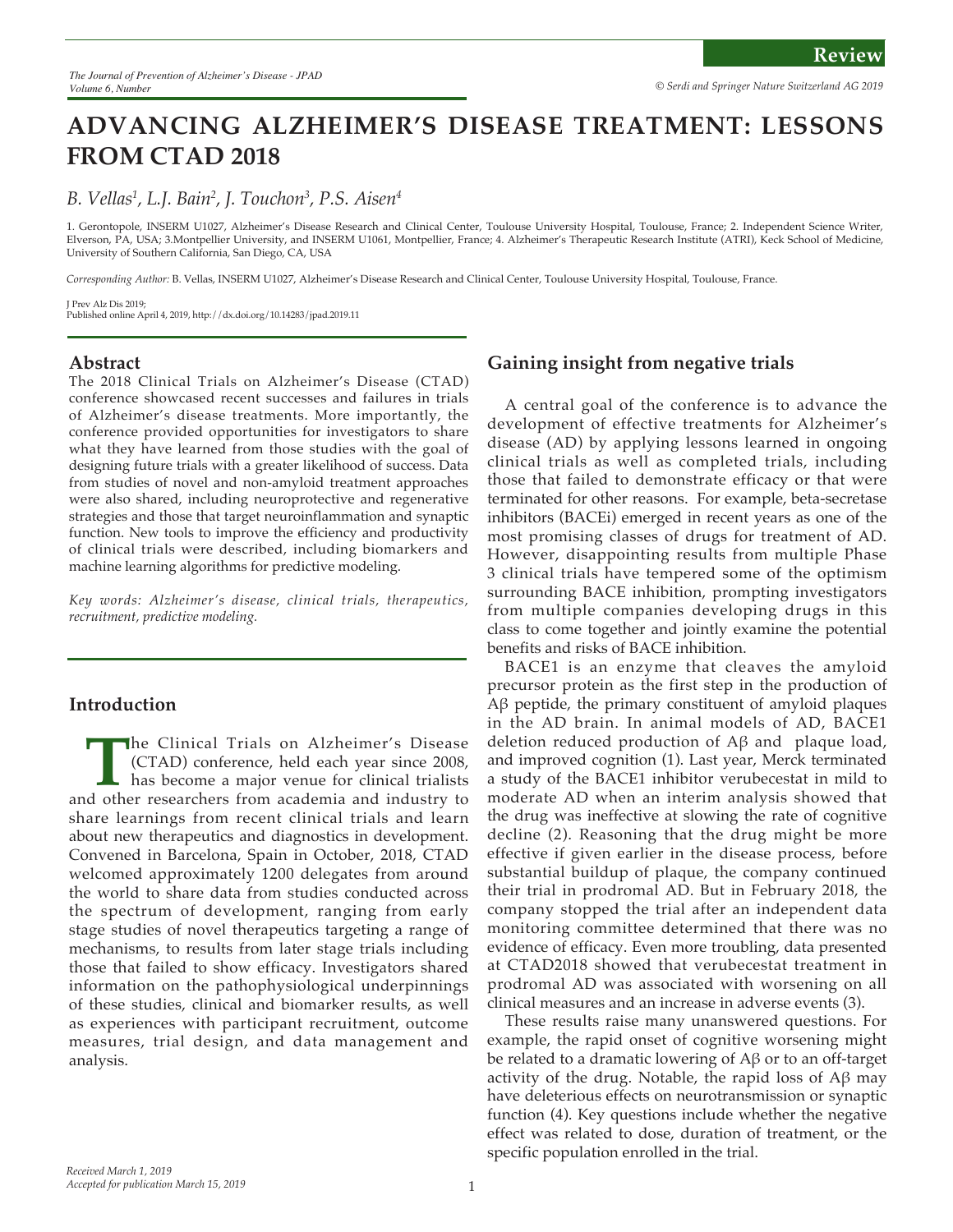To promote open sharing of data from the many trials conducted by academic and industry scientists, the Alzheimer's Association sponsored an emergency session at CTAD to explore emerging results from other BACE inhibitor trials, including Janssen's EARLY trial of atabecestat in preclinical AD, which was terminated in May 2018 because of elevations in a liver enzyme seen in about a third of patients. Although the levels returned to baseline, Janssen determined that the benefit risk profile of the drug was not appropriate for a preventive treatment. A preliminary analysis of data from the study suggested that there was a rapid-onset, doserelated worsening on cognitive measures. Data were also presented from a Phase 2 study of Lilly's BACEi LY3202626, another study that was terminated early due to a low probability of success; these data also suggested adverse effects on cognition. Importantly, many of these trials have collected rich biomarker and imaging data, which will be analyzed in the coming months along with cognitive and clinical data to see what else can be learned. The newly formed Alzheimer's Clinical Trials Consortium (ACTC) could serve as a neutral party to analyze data across multiple studies.

In a separate symposium, a panel explored whether BACE1 is a suitable drug target for the prevention and treatment of AD. Possible reasons for the disappointing results seen in many of the BACEi trials could be related to treatment starting too late or using doses that are too high. Indeed, it was suggested that BACE1 inhibition may be ideal for primary prevention and that dominantly inherited AD is a predictable model in which to study such interventions. The Dominantly Inherited Alzheimer's Network (DIAN) and the Alzheimer's Prevention Initiative (API) have shown that amyloid accumulation becomes significant as much as 15 years before symptoms appear in people with autosomal dominant forms of AD (5, 6), which gives investigators the opportunity to decide when and how to intervene using adaptive designs.

#### **New data from ongoing trials**

CTAD also provided sponsors the opportunity to share updated information on ongoing trials, especially of Phase 3 trials of amyloid targeting monoclonal antibodies. Highly anticipated data were presented to support claims presented earlier in 2018 suggesting disease-modifying effects for the antiamyloid monoclonal antibody BAN2401, currently being developed jointly by Eisai and Biogen. The BAN2401 antibody is specifically aimed at species of the  $A\beta$ protein called protofibrils that are thought to be most toxic to brain cells. Top line results from the phase 2 study 201 indicated that the drug may slow cognitive decline and reduce plaque buildup in the brains of people with early AD. However, the data initially presented left unanswered questions about the degree to which participants' APOE4 status may have skewed results of the study.

The reason for concern was that in the middle of study 201, health authorities decided that APOE4 carriers should no longer be randomized to the highest dose of BAN2401 because of the risk of developing amyloidrelated imaging abnormalities (ARIA). This change led to an imbalance in the number of APOE4 carriers in the high-dose group, which was also the group showing the greatest treatment effect. At CTAD, investigators presented data from additional subgroup analyses as well as cerebrospinal fluid (CSF) biomarker results that were not previously available, which lent some support to Eisai's theory that apparent treatment effects are driven by the drug itself and not to an imbalance of APOE4 carriers. Moreover, positron emission tomography (PET) imaging studies indicate that treatment with BAN2401 results in significant clearance of brain amyloid accompanied by favorable clinical effects. Nonetheless, some critics of the research remained uneasy about the complex trial design and unconvinced that concerns about the imbalance of APOE4 carriers had been laid to rest by the subgroup analyses. There was general enthusiasm for launching Phase 3 studies to provide definitive answers.

#### **Revisiting older treatment strategies**

At CTAD2018, vaccination re-emerged as a promising treatment strategy with data from a Phase 2a study of UB-311, an active anti-amyloid immunotherapy vaccine with the potential to prevent AD (7). Vaccination against amyloid is not a new idea. In 1999, Schenk and colleagues demonstrated in mice that active vaccination against neurotoxic forms of  $\text{A}\beta$  reduced levels of  $\text{A}\beta$  in the brain and improved performance on memory tasks (8). But a subsequent clinical trial of AN-1792, a vaccine against Aβ42, was terminated in 2002 because of an increased incidence of encephalitis, elicited by the production of cytotoxic T cells (9). The sponsor of the UB-311 study, United Neuroscience, Inc, has developed a platform that uses synthetic peptides to generate endogenous target-specific antibodies against a variety of antigens. UB-311 is a fully synthetic peptide vaccine that comprises two Aβ1-14 peptides fused to T-helper cell peptides in order to elicit a strong antibody response against Aβ while avoiding a cytotoxic T cell response (10). Data presented at CTAD showed no serious adverse events among 42 participants randomized to receive 7 doses of drug or placebo over 60 weeks, followed by 18 weeks of observations. Additional data from extensive biomarker, safety, and immunogenicity studies are expected by the end of 2019.

Another treatment approach, plasma exchange, has a long history in the treatment of other conditions and has recently emerged as a promising strategy against AD. Barcelona-based Grifols, S.A. reported encouraging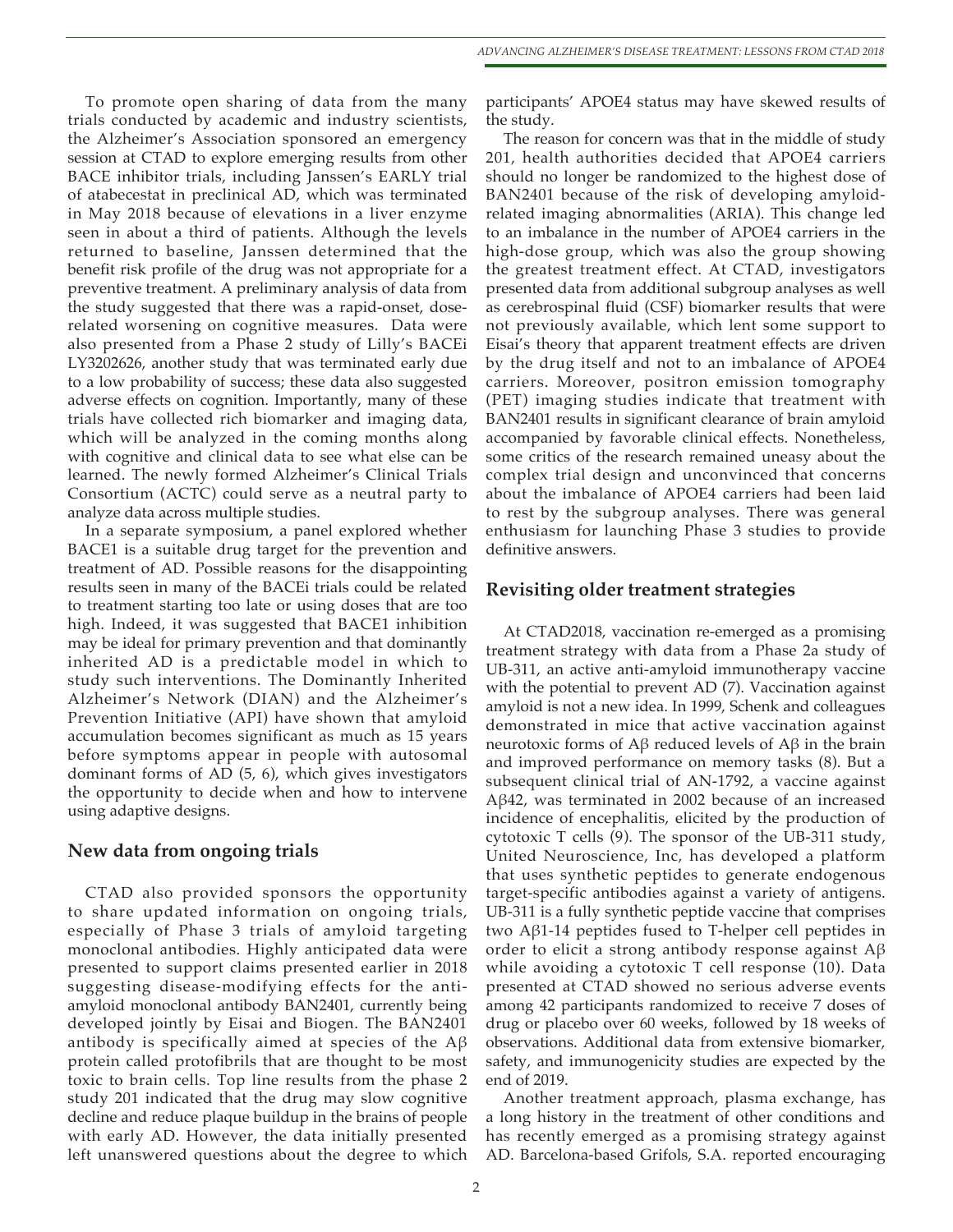results from a phase 2b/3 study of plasma exchange with albumin replacement in patients with moderate AD  $(AMBAR study)$  (11).

Grifols has been investigating the clinical use of plasma exchange with albumin replacement for the past 15 years. In an earlier pilot study, they showed that the technique resulted in a decrease in plasma Aβ, an increase in cerebrospinal fluid levels of Aβ, and improvements on clinical and functional neuroimaging measures. For the AMBAR study, they randomized nearly 350 participants with mild to moderate dementia to either placebo or one of three treatment groups. A sham procedure delivered to the placebo group simulated plasmapheresis so that patients, caregivers, and raters were all blind to whether the participant was receiving active treatment or placebo. The study was conducted at 41 sites in Spain and the United States.

All three treatment groups started the trial with conventional total plasma exchange with albumin replacement (TPE) once per week for two months followed by low-volume plasma exchange (LVPE) once per month for 12 months, with either a low (20 g) or high (40 g) dose of albumin. Two of the treatment groups also received an intravenous infusion of immunoglobulin (IVIG) to replace endogenous immunoglobulins. One group did not receive IVIG as an extra check on the safety of this product. Cognition, function and AD biomarkers were assessed at baseline, after the 2 months of TPE, and at 6, 9, 12, and 14 months. CSF biomarkers, magnetic resonance imaging (MRI), and fluorodeoxyglucose PET (FDG-PET) studies were conducted less frequently.

Participants in all three treatment arms showed a slowing of decline compared to placebo on both cognitive and functional measures, although the results were not statistically significant. However, when the results were reanalyzed with participants divided according to their baseline mini-mental status exam (MMSE) scores, patients with mild dementia (MMSE 22-26) showed no benefits from the treatment, while those with moderate dementia (MMSE 18-21) showed 61% slowing of decline on both the Alzheimer's Disease Assessment Scalecognitive subscale (ADAS-cog) and the Alzheimer's Disease Cooperative Study-Activities of Daily Living (ADCS-ADL) scale. Safety was also assessed, and while the treated groups had a higher incidence of adverse events compared to placebo, the treatment was judged to be safe and well-tolerated. Nearly three quarters of participants (72%) completed the study despite the substantial burden of the trial.

The apparent strength of the effect in moderate but not mild AD patients was surprising and will be under further investigation. Future analyses of biomarkers and imaging studies and at least one additional clinical trial are planned to follow-up on this observation.

## **Continued interest in non-amyloid treatment strategies**

The observed association of type 2 diabetes mellitus (T2D) with increased AD risk (12), along with preclinical studies that demonstrated improvement of brain function and synaptic health in mice treated with insulin has sparked interest in insulin as a treatment (13). Intranasal delivery of insulin results in rapid uptake in the central nervous system (14) and has been shown to improve memory and other cognitive measures in individuals with amnestic mild cognitive impairment (aMCI) or mild-to-moderate AD (15-17). Craft and colleagues at the Wake Forest School of Medicine in Winston-Salem, North Carolina, presented data from a multi-site Phase 2/3 study of intranasal insulin in patients with mild cognitive impairment (MCI) or mild AD (18).

For this trial, 289 participants at 26 US sites were randomized to receive either insulin or placebo daily for 12 months. The first 49 participants used Kurve Technology's ViaNase ™ device to deliver the drug; however frequent malfunctions led the investigators to discontinue use of that device in favor of the newlydeveloped Precision Olfactory Delivery™ device (POD) from Impel NeuroPharma. Assessments were made at baseline and at three-month intervals until the end of the study, when participants were offered open-label insulin treatment for another 6 months. A change in cognitive function from baseline to 12 months served as the primary endpoint; secondary endpoints included assessments of daily function, imaging, and biomarker studies.

Although the study failed to show effectiveness of intranasal insulin delivered with the POD on any of the outcome measures, a pattern suggestive of benefit in the participants who used the ViaNase device was noted. Further analyses of the data, including analyses of the open-label extension and other pre-specified responder analyses are forthcoming, said Craft.

Interesting results were presented from a Phase 3 trial of another novel treatment strategy, this one using GV-971, a marine-derived oligosaccharide that has been shown to inhibit the formation of beta amyloid fibrils, reduce neuroinflammation, and affect the gut microbiota (19). The 36-week randomized controlled multicenter trial conducted by Shanghai's Green Valley Pharmaceutical Company in 788 people diagnosed with mild-tomoderate AD demonstrated statistically significant improvements in cognition (assessed with the ADAScog) as early as week four, and continued improvement for the duration of the study. A non-significant trend towards improvement on the Clinicians Interview-Based Impression of Change (CIBIC+) was also observed. No improvements were seen on other secondary outcomes including measures of activities of daily living and neuropsychiatric symptoms. FDG-PET, an imaging study of brain metabolism, also showed no significant effects.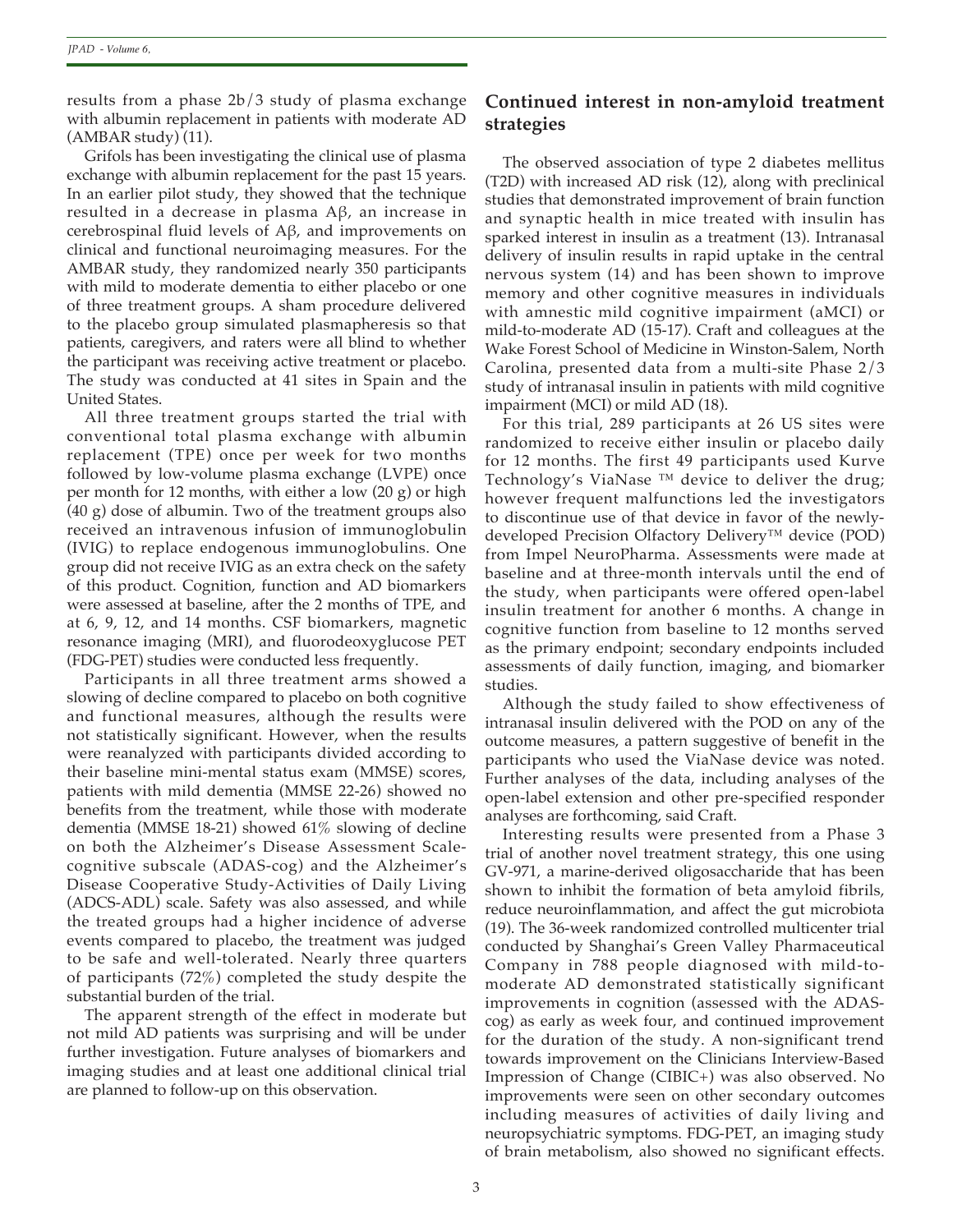The treatment was safe and well-tolerated.

A third innovative treatment strategy was presented by investigators from the Rocky Mountain Alzheimer's Disease Center in Colorado (20). Based on the observation that people with rheumatoid arthritis have a reduced risk of AD, they hypothesized that cytokines produced by the innate immune system may be neuroprotective. To test this hypothesis, they injected transgenic AD mice with granulocyte-macrophage colony-stimulating factor (GM-CSF) and showed that it reduced brain amyloid by 40% after only seven days and reversed cognitive impairment in 14 days. They also reviewed data from bone-marrow transplant patients who had been given Leukine (also known as sargramostim), a recombinant form of human GM-CSF, and found that these patients showed significantly improved cognitive function. These data provided the rationale to test sargramostim in a placebo-controlled pilot study in patients with mildto-moderate AD. Study participants who received a subcutaneous injection 5 days a week for three weeks showed a reduction in amyloid that correlated with an improvement in the mini-mental state examination (MMSE) score and no sign of ARIA. They are now planning a six-month trial of GM-CSF/sargramostim in mild-to-moderate AD.

A novel regenerative treatment that promotes neurogenesis in the brain is also in development as a first-in-class therapeutic for MCI and mild AD. Allopregnanolone (allo), a naturally occurring substance and metabolite of progesterone, has both regenerative and neuroprotective properties (21). Moreover, investigators at the Center for Innovation in Brain Science at the University of Arizona have demonstrated that allo induced neurogenesis and a change in synaptic connectivity and restored cognitive function in mice (22). At CTAD, they reported results from a multipledose Phase 1b/2a study in participants with MCI or mild AD (23). While there was no statistically significant improvement in cognition, there was a trend in the right direction for improvements in executive function. No sex differences were seen and the treatment was well tolerated. They are now planning a Phase 2 randomized controlled trial that will enroll 200 mild AD patients to receive 4 mg of allo for 72 weeks.

## **Developing new tools to accelerate AD drug development**

Developing new AD therapeutics requires not only a full pipeline of diverse agents, but novel and efficient analytic tools and trial designs as well. At CTAD, investigators described tools ranging from low to high tech that are being applied to studies testing a diverse set of therapeutic agents. At the low-tech end, for example, investigators at the Wake Forest School of Medicine are using mass mailings and the internet to identify potential participants for the COSMOS-Mind study,

which is examining the potential of cocoa-flavanol extract to improve cognition in older adults (24). Interested participants were sent recruitment materials, contacted to confirm interest, screened via telephone, and if eligible, were then enrolled and randomized. Participants are assessed annually using a telephone-based cognitive composite outcome measure. Although results of the study will not be available for several years, the study has already demonstrated the feasibility of conducting a large, simple, cost-effective, and geographically diverse trial over the telephone, and has shown that older adults are willing to volunteer for telephone-based assessments.

At the other end of the technology spectrum, a machine learning algorithm has been developed by IQVIA to help identify prodromal AD patients in the general population (25). In the United States alone, there are currently 150 clinical trials seeking about 70,000 participants, making recruitment an enormous challenge. Moreover, the landscape has become more complicated as the number of procedures involved in trials has increased by about 70% and the number of countries conducting trials has more than doubled. IQVIA's approach is to leverage huge healthcare datasets to build a predictive algorithm. To build the model, they used data from an initial cohort of more than 405 million subjects divided into a positive cohort (those with AD or who had been prescribed AD symptomatic drugs) and a control cohort (a matched sample of patients without an AD diagnosis or AD treatment). Using 24 months of medical history data from no more than 3 years prior to the AD diagnosis, they identified features such as diagnostic procedures, medical interventions, concomitant pathologies, and other characteristics that differentiated those with AD from those without AD across. They then compared the performance of different algorithms across different age groups and ranked risk factors for each age group based on the predictive value of that risk factor in that age group.

Predictive modeling can also enable precision medicine, according to data presented by Ariana Pharma in Paris, France. As part of the development of ANAVEX®2-73, an orally available selective sigma-1 receptor agonist, Ariana used an unbiased, data-driven machine learning platform that integrated clinical and genomic data to identify four key drivers of the response to the drug, including polymorphisms of two genes. This allowed them to extend their small open label study in a selected population, strengthening their hypothesis for this particular drug and supporting the notion that such precision pharmacology approaches can be used to identify patients who will benefit from particular drugs across a wide range of neurodegenerative diseases (26).

New biomarkers are also needed to increase the efficiency and productivity of trials. Speakers at CTAD described recent advances in the development of plasma biomarkers, which offer advantages for screening and diagnosis in terms of reduced cost and much greater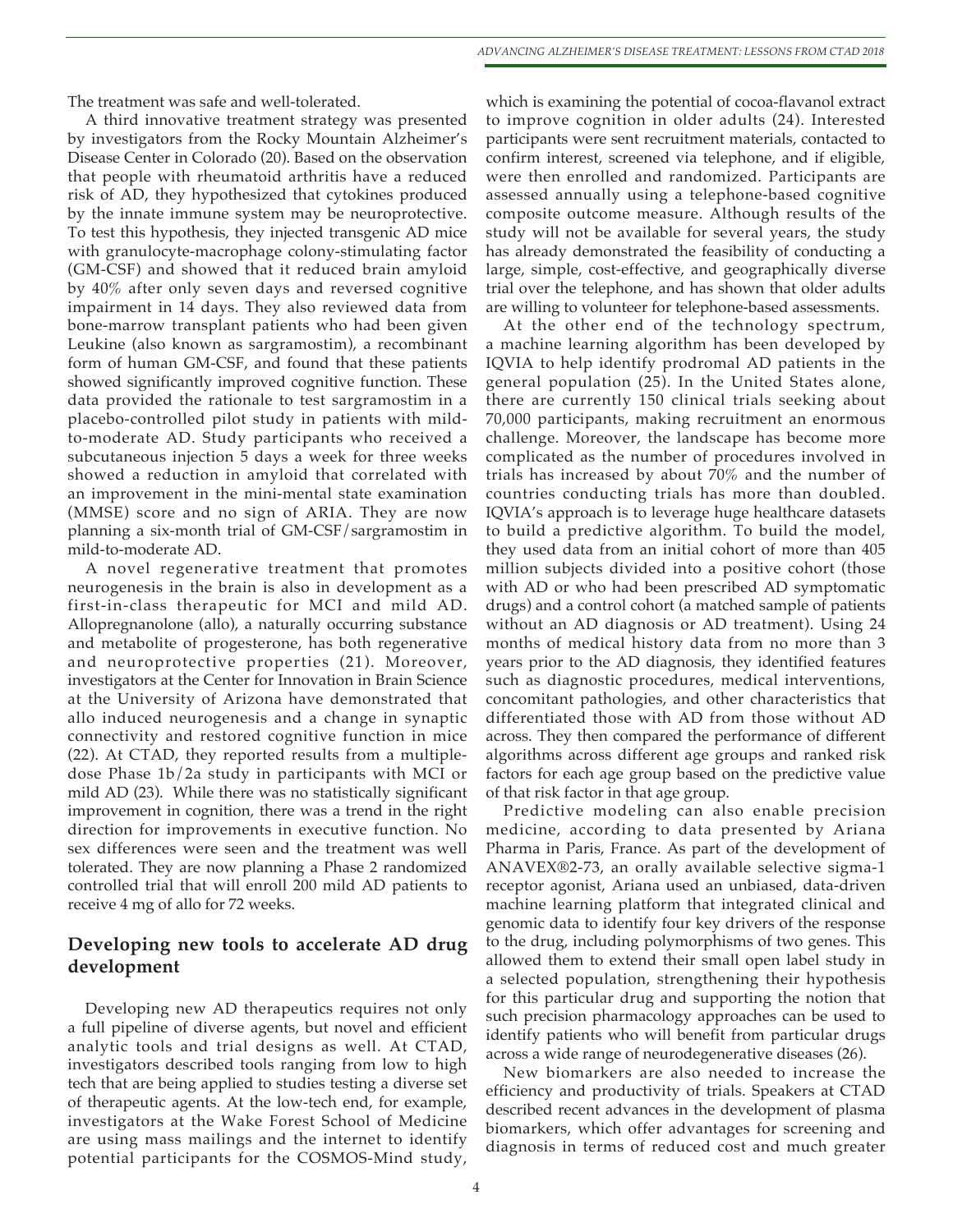availability to large populations. The Trial-Ready Cohort for Preclinical/Prodromal AD (TRC-PAD) project, funded by the National Institute on Aging will incorporate three different plasma biomarker assay platforms, enabling multi-center comparative field testing of the assessment tools (27). Ultrasensitive immunoassays for amyloid beta oligomers in CSF were also described, which offer the ability to demonstrate target engagement in clinical trials with a small number of participants. The Yale PET center has also recently developed a ligand for synaptic PET imaging, which could offer the first in vivo measure of synaptic density as an outcome measure in clinical trials of disease-modifying therapies, particularly those targeting synapses.

### **Take home lessons**

CTAD 2018 offered a vision of new and better drugs, improved methods for identifying individuals in the earliest stages of disease, and improved diagnostic and staging tools, all aimed at providing better and more personalized treatment approaches for the millions of people living with or at risk of developing AD. The conference also highlighted lessons learned from completed and ongoing clinical trials that can be applied to future trials to improve the efficiency of those trials and accelerate the discovery and development of effective treatments for AD. While there is continued optimism regarding the potential efficacy of amyloidtargeting agents, disappointing results from many trials as well as increased understanding of the pathogenetic mechanisms that contribute to AD strongly supports pursuit of treatments targeting alternative mechanisms. Combination therapies that target multiple mechanisms may be needed, as well as treatments that address comorbid conditions that contribute to dementia. Other lessons learned at CTAD 2018 include:

- Blood-based methods of detecting early markers of AD pathology have matured to the point of being ready for use in clinical trials but may still need to be refined for use in clinical care.
- Incorporating a wide range of biomarkers into all clinical trials is essential to ensure that the maximum amount of information is provided by those trials.
- Repurposing treatments that have been used for other diseases offers advantages in drug development since human safety data may be available.
- To reduce the cost and expand access to clinical trials, remote assessments via telephone provide a feasible approach for testing cognition and detecting cognitive decline over time.
- Extensive data in electronic medical records and genetics studies can be leveraged to predict risk of developing dementia, enable recruitment of presymptomatic individuals into clinical trials, and guide personalized approaches to treatment.

The next CTAD meeting, which will be held in San Diego December 4th through 7th, 2019 will build on each of these ideas. In addition to early reports on novel therapeutic strategies, we anticipate updates on the major industry and academic trials, validation data on leading biomarker candidates (including plasma markers of brain amyloid and neurodegeneration), and reports on new approaches to recruitment, retention, and improving diversity in AD clinical trials. We also expect to see Phase 2 results from highly anticipated tau-targeting therapeutics.

*Conflict of Interest:* Dr. Vellas reports grants from Lilly, Merck, Roche, Lundbeck, Biogen, grants from Alzheimer's Association, European Commission, personal fees from Lilly, Merck, Roche, Biogen, outside the submitted work. Ms. Bain reports compensation from CTAD CONGRESS for preparation of the manuscript. Dr. Touchon has nothing to disclose. Dr. Aisen reports grants from Lilly, personal fees from Proclara, other from Lilly, other from Janssen, other from Eisai, grants from Janssen, grants from NIA, grants from FNIH, grants from Alzheimer's Association, personal fees from Merck, personal fees from Roche, personal fees from Lundbeck, personal fees from Biogen, personal fees from ImmunoBrain Checkpoint, outside the submitted work.

#### **References**

- 1. Hu X, Das B, Hou H, He W, Yan R. BACE1 deletion in the adult mouse reverses preformed amyloid deposition and improves cognitive functions. J Exp Med 2018;215:927-940.
- Egan MF, Kost J, Tariot PN, et al. Randomized Trial of Verubecestat for Mildto-Moderate Alzheimer's Disease. N Engl J Med 2018;378:1691-1703.
- Egan MF, Voss T, Mukai Y, et al. Results from the APECS trial. J Prev Alzheimers Dis 2018;5:S1.
- 4. Vassar R. Editorial: Implications for BACE1 Inhibitor Clinical Trials: Adult Conditional BACE1 Knockout Mice Exhibit Axonal Organization Defects in the Hippocampus. J Prev Alzheimers Dis 2019;6:78-84.
- 5. Bateman RJ, Xiong C, Benzinger TL, et al. Clinical and biomarker changes in dominantly inherited Alzheimer's disease. N Engl J Med 2012;367:795-804.
- 6. Fagan AM, Xiong C, Jasielec MS, et al. Longitudinal change in CSF biomarkers in autosomal-dominant Alzheimer's disease. Sci Transl Med 2014;6:226ra230.
- 7. Verma A, Yu HJ, Chen H-C, Wang CY. Active anti-amyloid immunotherapy with UB-311 vaccine: design, baseline data and study update of a Phase IIA, randomized, double-blind, placebo-controlled, 3-arm parallel-group, multicenter study. J Prev Alzheimers Dis 2018;5:S10.
- 8. Schenk D, Barbour R, Dunn W, et al. Immunization with amyloid-beta attenuates Alzheimer-disease-like pathology in the PDAPP mouse. Nature 1999;400:173-177.
- 9. Check E. Nerve inflammation halts trial for Alzheimer's drug. Nature 2002;415:462.
- 10. Wang CY, Wang PN, Chiu MJ, et al. UB-311, a novel UBITh((R)) amyloid beta peptide vaccine for mild Alzheimer's disease. Alzheimers Dement (N Y) 2017;3:262-272.
- 11. Paez A. AMBAR (Alzheimer's Management by Albumin Replacement) Phase IIB/III Results. . J Prev Alzheimers Dis 2018;5:S8.
- 12. Neth BJ, Craft S. Insulin Resistance and Alzheimer's Disease: Bioenergetic Linkages. Front Aging Neurosci 2017;9:345.
- 13. De Felice FG, Vieira MN, Bomfim TR, et al. Protection of synapses against Alzheimer's-linked toxins: insulin signaling prevents the pathogenic binding of Abeta oligomers. Proc Natl Acad Sci U S A 2009;106:1971-1976.
- 14. Salameh TS, Bullock KM, Hujoel IA, et al. Central Nervous System Delivery of Intranasal Insulin: Mechanisms of Uptake and Effects on Cognition. J Alzheimers Dis 2015;47:715-728.
- 15. Craft S, Baker LD, Montine TJ, et al. Intranasal insulin therapy for Alzheimer disease and amnestic mild cognitive impairment: a pilot clinical trial. Arch Neurol 2012;69:29-38.
- 16. Reger MA, Watson GS, Green PS, et al. Intranasal insulin administration dosedependently modulates verbal memory and plasma amyloid-beta in memoryimpaired older adults. J Alzheimers Dis 2008;13:323-331.
- 17. Reger MA, Watson GS, Green PS, et al. Intranasal insulin improves cognition and modulates beta-amyloid in early AD. Neurology 2008;70:440-448.
- Craft S, Raman R, Chow T, et al. Primary results from a Phase II/III trial of intranasal insulin: A novel multi-target molecule and delivery mode for AD therapeutics. J Prev Alzheimers Dis 2018;5:S9.
- 19. Xiao S, Zhang Z, Geng M. Phase 3 clinical trial for a novel oligosaccharide targeting multiple A-beta fragments in patients with mild-moderate AD in China J Prev Alzheimers Dis 2018;5:S10.
- 20. Potter H, Woodcock JH, Boyd T, et al. Interim safety and efficacy results